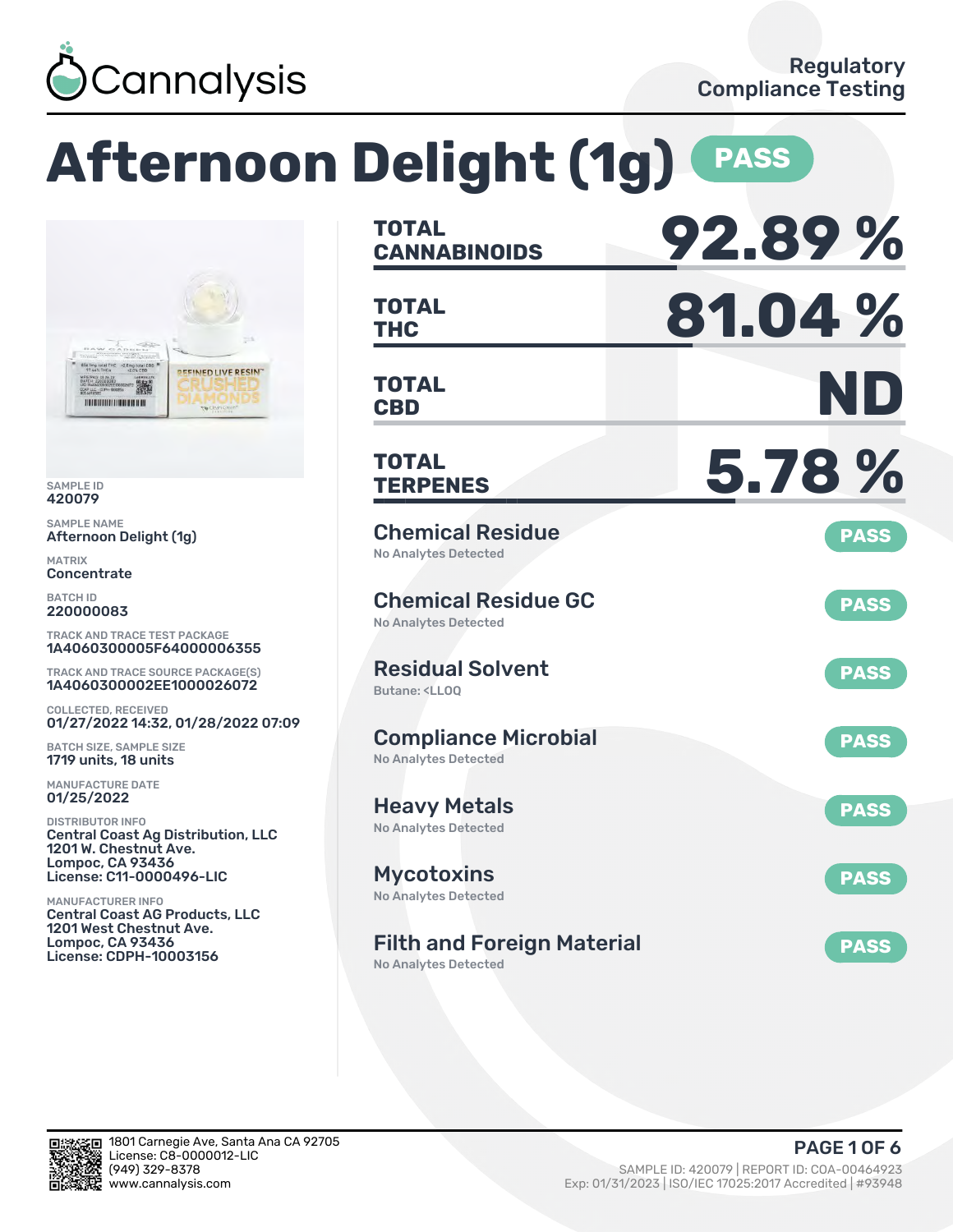

# CANNABINOID ANALYSIS

Total THC,CBD value(s) have been decarboxylated.

| TOTAL THC:          | 810.4 mg/g (81.04 %), 810.4 mg per package |
|---------------------|--------------------------------------------|
| TOTAL CBD:          | ND                                         |
| TOTAL CANNABINOIDS: | 928.9 mg/g (92.89 %)                       |

UNIT OF MEASUREMENT: Milligrams per Gram(mg/g)

| <b>ANALYTE</b>         | <b>RESULT</b>                      | <b>LOD</b> | <b>LLOO</b> | <b>ANALYTE</b>   | <b>RESULT</b> | <b>LOD</b> | LL <sub>00</sub> |
|------------------------|------------------------------------|------------|-------------|------------------|---------------|------------|------------------|
| THCa                   | 921.7 mg/g (92.17 %)               | 0.5000     | 1.0000      | CBDa             | <b>ND</b>     | 0.5000     | 1.0000           |
| D9THC                  | $2.003 \,\mathrm{mq/q}$ (0.2003 %) | 0.5000     | 1.0000      | <b>CBD</b>       | <b>ND</b>     | 0.5000     | 1.0000           |
| D8THC                  | ND.                                | 0.5000     | 1.0000      | CBD <sub>v</sub> | <b>ND</b>     | 0.5000     | 1.0000           |
| <b>CBN</b>             | <b>ND</b>                          | 0.5000     | 1.0000      | CBCa             | <b>ND</b>     | 0.5000     | 1.0000           |
| THCva                  | 3.971 mg/g (0.3971 %)              | 0.5000     | 1.0000      | <b>CBC</b>       | <b>ND</b>     | 0.5000     | 1.0000           |
| <b>THC<sub>v</sub></b> | ND.                                | 0.5000     | 1.0000      | CBGa             | <b>ND</b>     | 0.5000     | 1.0000           |
| ExoTHC                 | 1.155 mg/g $(0.1155\%)$            | 0.5000     | 1.0000      | <b>CBG</b>       | <b>ND</b>     | 0.5000     | 1.0000           |
| <b>CBL</b>             | ND.                                | 0.5000     | 1.0000      |                  |               |            |                  |

#### ADDITIONAL INFORMATION

| Method:     | SOP-TECH-001 |                                   | Sample Prepped: 01/28/2022 10:34 | Sample Approved: 01/31/2022 10:14  |  |
|-------------|--------------|-----------------------------------|----------------------------------|------------------------------------|--|
| Instrument: | UPLC-DAD     | Sample Analyzed: 01/28/2022 11:39 |                                  | Prep-Analytical Batch: 35189-29052 |  |



#### TOTAL TERPENES: 57.81 mg/g (5.781 %)

| <b>ANALYTE</b>          | <b>RESULT</b>             | <b>LOD</b> | <b>LLOQ</b> | <b>ANALYTE</b>         | <b>RESULT</b>                                      | <b>LOD</b> | <b>LLOQ</b> |
|-------------------------|---------------------------|------------|-------------|------------------------|----------------------------------------------------|------------|-------------|
| 3-Carene                | <b>ND</b>                 | 1.000      | 2.500       | Alpha bisabolol        | <lloq< td=""><td>0.1000</td><td>0.500</td></lloq<> | 0.1000     | 0.500       |
| Alpha cedrene           | <b>ND</b>                 | 1.000      | 2.500       | Alpha humulene         | 1.963 mg/g $(0.1963\%)$                            | 0.5000     | 1.000       |
| Alpha pinene            | 2.504 mg/g $(0.2504\%)$   | 0.1000     | 1.000       | Alpha terpinene        | <b>ND</b>                                          | 0.5000     | 1.000       |
| Alpha terpineol         | $0.8976$ mg/g $(0.0898%)$ | 0.3260     | 0.6520      | Beta caryophyllene     | 7.122 mg/g $(0.7122 \%)$                           | 0.5000     | 1.000       |
| Beta myrcene            | 9.600 mg/g $(0.9600\%)$   | 0.5000     | 1.000       | Beta pinene            | 1.777 mg/g $(0.1777%)$                             | 0.6070     | 1.214       |
| Borneol                 | <b>ND</b>                 | 1.000      | 2.500       | Camphene               | <lloq< td=""><td>0.5000</td><td>1.000</td></lloq<> | 0.5000     | 1.000       |
| Camphor                 | <b>ND</b>                 | 0.1000     | 0.5000      | Caryophyllene oxide ND |                                                    | 0.5000     | 2.500       |
| Cedrol                  | <b>ND</b>                 | 0.5000     | 1.000       | Cis geraniol           | <b>ND</b>                                          | 1.000      | 2.500       |
| Cis nerolidol           | <b>ND</b>                 | 2.500      | 5.000       | Eucalyptol             | <b>ND</b>                                          | 0.1000     | 0.500       |
| Fenchol                 | 1.777 mg/g $(0.1777%)$    | 0.5000     | 1.000       | Fenchone               | <lloq< td=""><td>0.1000</td><td>0.500</td></lloq<> | 0.1000     | 0.500       |
| Gamma terpinene         | <b>ND</b>                 | 0.1000     | 0.5000      | Gamma terpineol        | <b>ND</b>                                          | 0.2090     | 0.523       |
| Geranyl acetate         | <b>ND</b>                 | 0.1000     | 0.5000      | Guaiol                 | <b>ND</b>                                          | 2.500      | 5.000       |
| Isoborneol              | <b>ND</b>                 | 0.5000     | 1.000       | Isopulegol             | <b>ND</b>                                          | 2.500      | 5.000       |
| Limonene                | 22.85 mg/g (2.285 %)      | 0.5000     | 2.500       | Linalool               | 2.760 mg/g $(0.2760\%)$                            | 0.5000     | 1.000       |
| Menthol                 | <b>ND</b>                 | 1.000      | 2.500       | Ocimene 1              | $0.3534$ mg/g $(0.0353%)$                          | 0.1550     | 0.310       |
| Ocimene <sub>2</sub>    | 4.825 mg/g (0.4825 %)     | 0.3450     | 1.725       | P-cymene               | <b>ND</b>                                          | 0.5230     | 1.045       |
| P-mentha-1,5-diene ND   |                           | 0.5000     | 1.000       | Pulegone               | <b>ND</b>                                          | 0.1000     | 0.500       |
| Sabinene                | <b>ND</b>                 | 0.5000     | 1.000       | Terpinolene            | 1.388 mg/g $(0.1388\%)$                            | 0.1000     | 0.500       |
| Trans beta farnesene ND |                           | 2.500      | 5.000       | Trans geraniol         | <b>ND</b>                                          | 0.5000     | 2.500       |
| Trans nerolidol         | <b>ND</b>                 | 0.5000     | 2.500       | Valencene              | <b>ND</b>                                          | 0.5000     | 1.000       |

UNIT OF MEASUREMENT: Milligrams per Gram(mg/g)

| ANALYTE                 | <b>RESULT</b>             | <b>LOD</b> | <b>LLOQ</b> | ANALYTE                | <b>RESULT</b>                                       | <b>LOD</b> | <b>LLOQ</b> |
|-------------------------|---------------------------|------------|-------------|------------------------|-----------------------------------------------------|------------|-------------|
| 3-Carene                | <b>ND</b>                 | 1.000      | 2.500       | Alpha bisabolol        | <ll0q< td=""><td>0.1000</td><td>0.5000</td></ll0q<> | 0.1000     | 0.5000      |
| Alpha cedrene           | <b>ND</b>                 | 1.000      | 2.500       | Alpha humulene         | 1.963 mg/g $(0.1963\%)$                             | 0.5000     | 1.000       |
| Alpha pinene            | $2.504$ mg/g (0.2504 %)   | 0.1000     | 1.000       | Alpha terpinene        | <b>ND</b>                                           | 0.5000     | 1.000       |
| Alpha terpineol         | $0.8976$ mg/g $(0.0898%)$ | 0.3260     | 0.6520      | Beta caryophyllene     | 7.122 mg/g $(0.7122 \%)$                            | 0.5000     | 1.000       |
| Beta myrcene            | 9.600 mg/g $(0.9600\%)$   | 0.5000     | 1.000       | Beta pinene            | 1.777 mg/g $(0.1777%)$                              | 0.6070     | 1.214       |
| Borneol                 | <b>ND</b>                 | 1.000      | 2.500       | Camphene               | <ll0q< td=""><td>0.5000</td><td>1.000</td></ll0q<>  | 0.5000     | 1.000       |
| Camphor                 | ND                        | 0.1000     | 0.5000      | Caryophyllene oxide ND |                                                     | 0.5000     | 2.500       |
| Cedrol                  | <b>ND</b>                 | 0.5000     | 1.000       | Cis geraniol           | <b>ND</b>                                           | 1.000      | 2.500       |
| Cis nerolidol           | <b>ND</b>                 | 2.500      | 5.000       | Eucalyptol             | <b>ND</b>                                           | 0.1000     | 0.5000      |
| Fenchol                 | 1.777 mg/g $(0.1777%)$    | 0.5000     | 1.000       | Fenchone               | <ll0q< td=""><td>0.1000</td><td>0.5000</td></ll0q<> | 0.1000     | 0.5000      |
| Gamma terpinene         | ND.                       | 0.1000     | 0.5000      | Gamma terpineol        | <b>ND</b>                                           | 0.2090     | 0.5230      |
| Geranyl acetate         | ND.                       | 0.1000     | 0.5000      | Guaiol                 | <b>ND</b>                                           | 2.500      | 5.000       |
| Isoborneol              | <b>ND</b>                 | 0.5000     | 1.000       | Isopulegol             | <b>ND</b>                                           | 2.500      | 5.000       |
| Limonene                | 22.85 mg/g (2.285 %)      | 0.5000     | 2.500       | Linalool               | 2.760 mg/g $(0.2760\%)$                             | 0.5000     | 1.000       |
| Menthol                 | <b>ND</b>                 | 1.000      | 2.500       | Ocimene 1              | $0.3534$ mg/g $(0.0353%)$                           | 0.1550     | 0.3100      |
| Ocimene 2               | 4.825 mg/g (0.4825 %)     | 0.3450     | 1.725       | P-cymene               | <b>ND</b>                                           | 0.5230     | 1.045       |
| P-mentha-1,5-diene ND   |                           | 0.5000     | 1.000       | Pulegone               | <b>ND</b>                                           | 0.1000     | 0.5000      |
| Sabinene                | <b>ND</b>                 | 0.5000     | 1.000       | Terpinolene            | 1.388 mg/g $(0.1388\%)$                             | 0.1000     | 0.5000      |
| Trans beta farnesene ND |                           | 2.500      | 5.000       | Trans geraniol         | <b>ND</b>                                           | 0.5000     | 2.500       |
| Trans nerolidol         | ND.                       | n snnn     | 2500        | Valencene              | ND.                                                 | n 5000     | 1000        |



PAGE 2 OF 6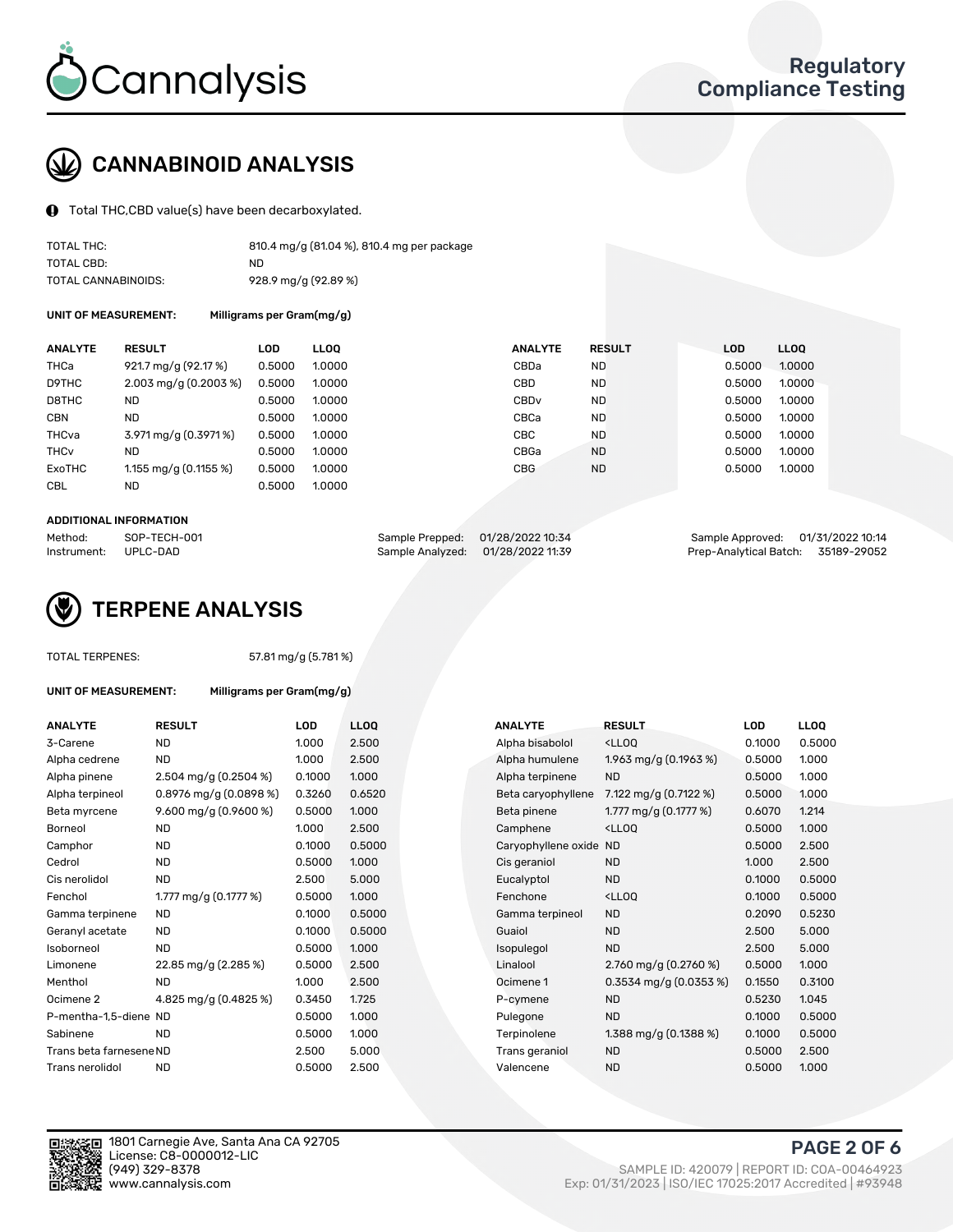

## Regulatory Compliance Testing

#### ADDITIONAL INFORMATION

Sample Analyzed: 01/28/2022 10:42

Method: SOP-TECH-027 Sample Prepped: 01/28/2022 10:42 Sample Approved: 01/31/2022 10:16



CHEMICAL RESIDUE ANALYSIS PASS

UNIT OF MEASUREMENT: Micrograms per Gram(ug/g)

| <b>ANALYTE</b>    | <b>RESULT</b> | LOD    | LL <sub>OO</sub> | <b>ACTION LEVEL</b> |      | <b>ANALYTE</b>      | <b>RESULT</b> | <b>LOD</b> | <b>LLOQ</b> | <b>ACTION LEVEL</b> |      |
|-------------------|---------------|--------|------------------|---------------------|------|---------------------|---------------|------------|-------------|---------------------|------|
| Abamectin         | <b>ND</b>     | 0.0200 | 0.0400           | 0.1000              | Pass | Acephate            | <b>ND</b>     | 0.0200     | 0.0400      | 0.1000              | Pass |
| Acequinocyl       | <b>ND</b>     | 0.0200 | 0.0400           | 0.1000              | Pass | Acetamiprid         | <b>ND</b>     | 0.0200     | 0.0400      | 0.1000              | Pass |
| Aldicarb          | <b>ND</b>     | 0.0200 | 0.0400           | 0.0                 | Pass | Azoxystrobin        | <b>ND</b>     | 0.0200     | 0.0400      | 0.1000              | Pass |
| Bifenazate        | <b>ND</b>     | 0.0200 | 0.0400           | 0.1000              | Pass | <b>Bifenthrin</b>   | <b>ND</b>     | 0.0200     | 0.0400      | 3.000               | Pass |
| <b>Boscalid</b>   | <b>ND</b>     | 0.0200 | 0.0400           | 0.1000              | Pass | Carbaryl            | <b>ND</b>     | 0.0200     | 0.0400      | 0.5000              | Pass |
| Carbofuran        | <b>ND</b>     | 0.0200 | 0.0400           | 0.0                 | Pass | Chlorantraniliprole | <b>ND</b>     | 0.0200     | 0.0400      | 10.00               | Pass |
| Clofentezine      | <b>ND</b>     | 0.0200 | 0.0400           | 0.1000              | Pass | Coumaphos           | <b>ND</b>     | 0.0200     | 0.0400      | 0.0                 | Pass |
| Cyfluthrin        | <b>ND</b>     | 0.4000 | 1.000            | 2.000               | Pass | Cypermethrin        | <b>ND</b>     | 0.4000     | 1.000       | 1.000               | Pass |
| Daminozide        | <b>ND</b>     | 0.0200 | 0.0400           | 0.0                 | Pass | Diazinon            | <b>ND</b>     | 0.0200     | 0.0400      | 0.1000              | Pass |
| <b>Dichlorvos</b> | <b>ND</b>     | 0.0200 | 0.0400           | 0.0                 | Pass | Dimethoate          | <b>ND</b>     | 0.0200     | 0.0400      | 0.0                 | Pass |
| Dimethomorph      | <b>ND</b>     | 0.0200 | 0.0400           | 2.000               | Pass | Ethoprophos         | <b>ND</b>     | 0.0200     | 0.0400      | 0.0                 | Pass |
| Etofenprox        | <b>ND</b>     | 0.0200 | 0.0400           | 0.0                 | Pass | Etoxazole           | <b>ND</b>     | 0.0200     | 0.0400      | 0.1000              | Pass |
| Fenhexamid        | <b>ND</b>     | 0.0200 | 0.0400           | 0.1000              | Pass | Fenoxycarb          | <b>ND</b>     | 0.0200     | 0.0400      | 0.0                 | Pass |
| Fenpyroximate     | <b>ND</b>     | 0.0200 | 0.0400           | 0.1000              | Pass | Fipronil            | <b>ND</b>     | 0.0400     | 0.1000      | 0.0                 | Pass |
| Flonicamid        | <b>ND</b>     | 0.0200 | 0.0400           | 0.1000              | Pass | Fludioxonil         | <b>ND</b>     | 0.0200     | 0.0400      | 0.1000              | Pass |
| Hexythiazox       | <b>ND</b>     | 0.0200 | 0.0400           | 0.1000              | Pass | Imazalil            | <b>ND</b>     | 0.0200     | 0.0400      | 0.0                 | Pass |
| Imidacloprid      | <b>ND</b>     | 0.0200 | 0.0400           | 5.000               | Pass | Kresoxim methyl     | <b>ND</b>     | 0.0200     | 0.0400      | 0.1000              | Pass |
| Malathion         | <b>ND</b>     | 0.0200 | 0.0400           | 0.5000              | Pass | Metalaxyl           | <b>ND</b>     | 0.0200     | 0.0400      | 2.000               | Pass |
| Methiocarb        | <b>ND</b>     | 0.0200 | 0.0400           | 0.0                 | Pass | Methomyl            | <b>ND</b>     | 0.0200     | 0.0400      | 1.000               | Pass |
| Mevinphos         | <b>ND</b>     | 0.0200 | 0.0400           | 0.0                 | Pass | Myclobutanil        | <b>ND</b>     | 0.0200     | 0.0400      | 0.1000              | Pass |
| Naled             | <b>ND</b>     | 0.0200 | 0.0400           | 0.1000              | Pass | Oxamyl              | <b>ND</b>     | 0.0200     | 0.0400      | 0.5000              | Pass |
| Paclobutrazol     | <b>ND</b>     | 0.0200 | 0.0400           | 0.0                 | Pass | Permethrins         | <b>ND</b>     | 0.0400     | 0.1000      | 0.5000              | Pass |
| Phosmet           | <b>ND</b>     | 0.0200 | 0.0400           | 0.1000              | Pass | Piperonyl butoxide  | <b>ND</b>     | 0.0200     | 0.0400      | 3.000               | Pass |
| Prallethrin       | <b>ND</b>     | 0.0200 | 0.0400           | 0.1000              | Pass | Propiconazole       | <b>ND</b>     | 0.0200     | 0.0400      | 0.1000              | Pass |
| Propoxur          | <b>ND</b>     | 0.0200 | 0.0400           | 0.0                 | Pass | Pyrethrins          | <b>ND</b>     | 0.0200     | 0.0400      | 0.5000              | Pass |
| Pyridaben         | <b>ND</b>     | 0.0200 | 0.0400           | 0.1000              | Pass | Spinetoram          | <b>ND</b>     | 0.0200     | 0.0400      | 0.1000              | Pass |
| Spinosad          | <b>ND</b>     | 0.0300 | 0.0700           | 0.1000              | Pass | Spiromesifen        | <b>ND</b>     | 0.0200     | 0.0400      | 0.1000              | Pass |
| Spirotetramat     | <b>ND</b>     | 0.0200 | 0.0400           | 0.1000              | Pass | Spiroxamine         | <b>ND</b>     | 0.0200     | 0.0400      | 0.0                 | Pass |
| Tebuconazole      | <b>ND</b>     | 0.0200 | 0.0400           | 0.1000              | Pass | Thiacloprid         | <b>ND</b>     | 0.0200     | 0.0400      | 0.0                 | Pass |
| Thiamethoxam      | <b>ND</b>     | 0.0200 | 0.0400           | 5.000               | Pass | Trifloxystrobin     | <b>ND</b>     | 0.0200     | 0.0400      | 0.1000              | Pass |
|                   |               |        |                  |                     |      |                     |               |            |             |                     |      |

### ADDITIONAL INFORMATION

Method: SOP-TECH-002 Sample Prepped: 01/28/2022 13:04 Sample Approved: 01/31/2022 14:37<br>11.57194-29054 Instrument: LC-MS/MS Sample Analytical Batch: 35194-29054 Prep-Analytical Batch: 35194-29054

PAGE 3 OF 6

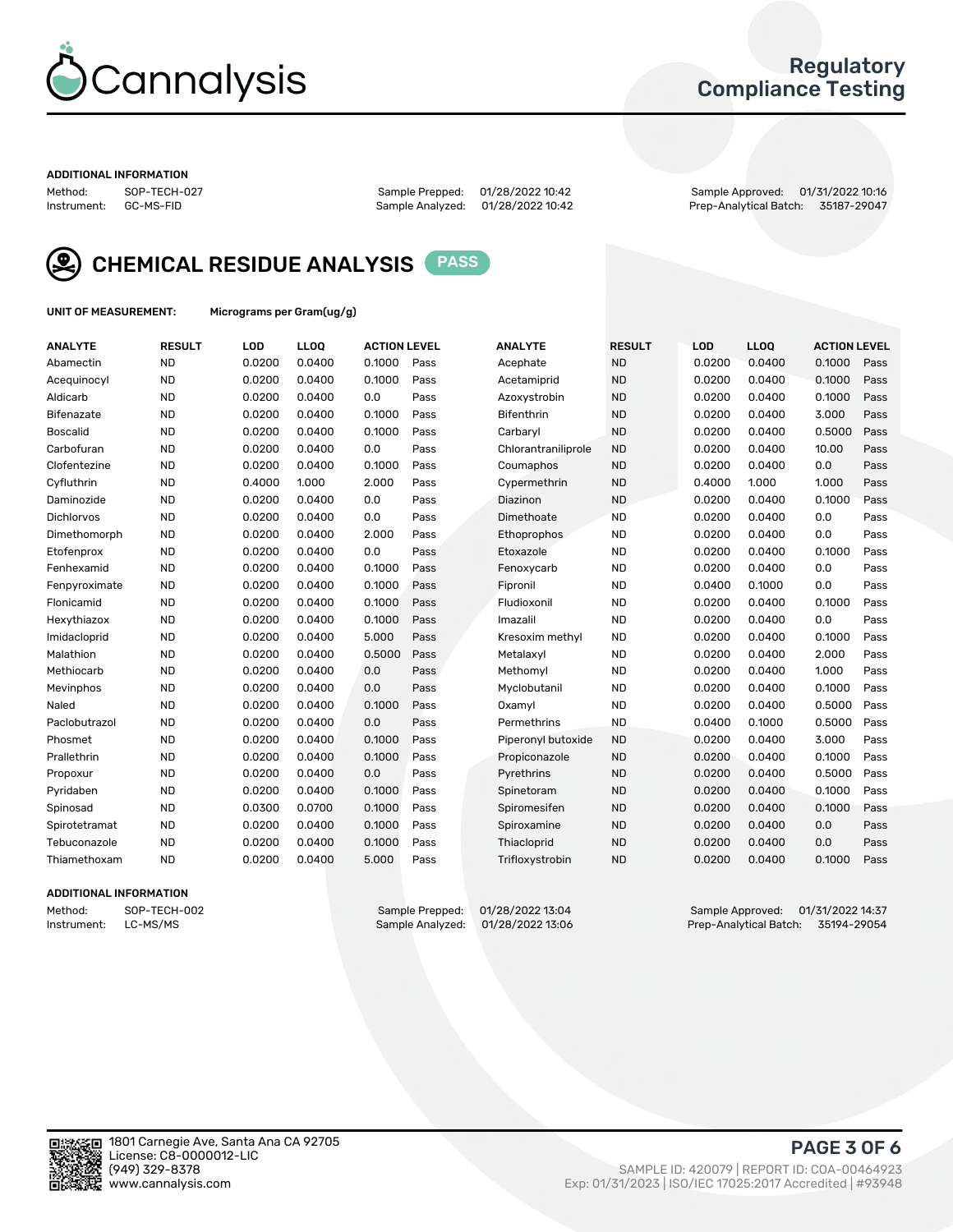

## CHEMICAL RESIDUE GC ANALYSIS PASS

| UNIT OF MEASUREMENT: | Micrograms pe |
|----------------------|---------------|
|                      |               |

er Gram(ug/g)

| <b>ANALYTE</b>                                   | <b>RESULT</b>            | LOD    | <b>LLOO</b> | <b>ACTION LEVEL</b> |                                     | <b>ANALYTE</b>                       | <b>RESULT</b> | LOD              | <b>LLOO</b>            | <b>ACTION LEVEL</b>             |      |
|--------------------------------------------------|--------------------------|--------|-------------|---------------------|-------------------------------------|--------------------------------------|---------------|------------------|------------------------|---------------------------------|------|
| Captan                                           | <b>ND</b>                | 0.1000 | 0.2000      | 0.7000              | Pass                                | Chlordane                            | <b>ND</b>     | 0.0109           | 0.0136                 | 0.0                             | Pass |
| Methyl parathion                                 | <b>ND</b>                | 0.0400 | 0.1000      | 0.0                 | Pass                                | <b>PCNB</b>                          | <b>ND</b>     | 0.0200           | 0.0400                 | 0.1000                          | Pass |
| Chlorfenapyr                                     | <b>ND</b>                | 0.0800 | 0.1000      | 0.0                 | Pass                                | Chlorpyrifos                         | <b>ND</b>     | 0.0800           | 0.1000                 | 0.0                             | Pass |
| ADDITIONAL INFORMATION<br>Method:<br>Instrument: | SOP-TECH-010<br>GC-MS/MS |        |             |                     | Sample Prepped:<br>Sample Analyzed: | 01/28/2022 13:04<br>01/28/2022 13:07 |               | Sample Approved: | Prep-Analytical Batch: | 01/31/2022 10:31<br>35195-29055 |      |
|                                                  |                          |        |             |                     |                                     |                                      |               |                  |                        |                                 |      |

## RESIDUAL SOLVENT ANALYSIS PASS

UNIT OF MEASUREMENT: Micrograms per Gram(ug/g)

| <b>ANALYTE</b>       | <b>RESULT</b> | LOD    | <b>LLOO</b> | <b>ACTION LEVEL</b> |      | <b>ANALYTE</b>           | <b>RESULT</b>                                                               | LOD    | <b>LLOO</b> | <b>ACTION LEVEL</b> |      |
|----------------------|---------------|--------|-------------|---------------------|------|--------------------------|-----------------------------------------------------------------------------|--------|-------------|---------------------|------|
| Acetone              | <b>ND</b>     | 50.00  | 100.0       | 5000                | Pass | Acetonitrile             | <b>ND</b>                                                                   | 50.00  | 100.0       | 410.0               | Pass |
| Benzene              | <b>ND</b>     | 0.5000 | 1.000       | 1.000               | Pass | <b>Butane</b>            | <lloo< td=""><td>50.00</td><td>100.0</td><td>5000</td><td>Pass</td></lloo<> | 50.00  | 100.0       | 5000                | Pass |
| Chloroform           | <b>ND</b>     | 0.5000 | 1.000       | 1.000               | Pass | Ethanol                  | <b>ND</b>                                                                   | 50.00  | 100.0       | 5000                | Pass |
| <b>Ethyl Acetate</b> | <b>ND</b>     | 50.00  | 100.0       | 5000                | Pass | <b>Ethyl Ether</b>       | <b>ND</b>                                                                   | 50.00  | 100.0       | 5000                | Pass |
| Ethylene oxide       | <b>ND</b>     | 0.5000 | 1.000       | 1.000               | Pass | Heptane                  | <b>ND</b>                                                                   | 50.00  | 100.0       | 5000                | Pass |
| Hexane               | <b>ND</b>     | 50.00  | 100.0       | 290.0               | Pass | <b>Isopropyl Alcohol</b> | <b>ND</b>                                                                   | 50.00  | 100.0       | 5000                | Pass |
| Methanol             | <b>ND</b>     | 50.00  | 100.0       | 3000                | Pass | Methylene chloride       | <b>ND</b>                                                                   | 0.5000 | 1.000       | 1.000               | Pass |
| Pentane              | <b>ND</b>     | 50.00  | 100.0       | 5000                | Pass | Propane                  | <b>ND</b>                                                                   | 50.00  | 200.0       | 5000                | Pass |
| Toluene              | <b>ND</b>     | 50.00  | 100.0       | 890.0               | Pass | Xvlenes                  | <b>ND</b>                                                                   | 50.08  | 100.0       | 2170                | Pass |
| Trichloroethylene    | <b>ND</b>     | 0.5000 | 1.000       | 1.000               | Pass | 1.2-Dichloroethane       | <b>ND</b>                                                                   | 0.5000 | 1.000       | 1.000               | Pass |

### ADDITIONAL INFORMATION

|             | ADDITIONAL INFORMATION |                                   |                                    |
|-------------|------------------------|-----------------------------------|------------------------------------|
| Method:     | SOP-TECH-021           | Sample Prepped: 01/28/2022 10:41  | Sample Approved: 01/31/2022 10:10  |
| Instrument: | HS-GC-MS/FID           | Sample Analyzed: 01/28/2022 10:43 | Prep-Analytical Batch: 35188-29048 |



UNIT OF MEASUREMENT: Cycle Threshold (Ct)

| <b>ANALYTE</b> | <b>RESULT</b>              | LOD   | <b>LLOO</b> |     | <b>ACTION LEVEL</b> | <b>ANALYTE</b>   | <b>RESULT</b> | LOD   | <b>LLOO</b>      |                  | <b>ACTION LEVEL</b> |
|----------------|----------------------------|-------|-------------|-----|---------------------|------------------|---------------|-------|------------------|------------------|---------------------|
| A.fumigatus    | <b>ND</b>                  | 33.00 | 0.0         | 0.0 | Pass                | A. flavus        | <b>ND</b>     | 33.00 | 0.0              | 0.0              | Pass                |
| A. niger       | <b>ND</b>                  | 33.00 | 0.0         | 0.0 | Pass                | A. terreus       | <b>ND</b>     | 33.00 | 0.0              | 0.0              | Pass                |
| <b>STEC</b>    | <b>ND</b>                  | 33.00 | 0.0         | 0.0 | Pass                | Salmonella spp   | <b>ND</b>     | 33.00 | 0.0              | 0.0              | Pass                |
|                | ADDITIONAL INFORMATION     |       |             |     |                     |                  |               |       |                  |                  |                     |
| Method:        | SOP-TECH-016, SOP-TECH-022 |       |             |     | Sample Prepped:     | 01/31/2022 09:28 |               |       | Sample Approved: | 01/31/2022 13:31 |                     |

Instrument: qPCR Sample Analyzed: 01/31/2022 09:30 Prep-Analytical Batch: 35193-29057

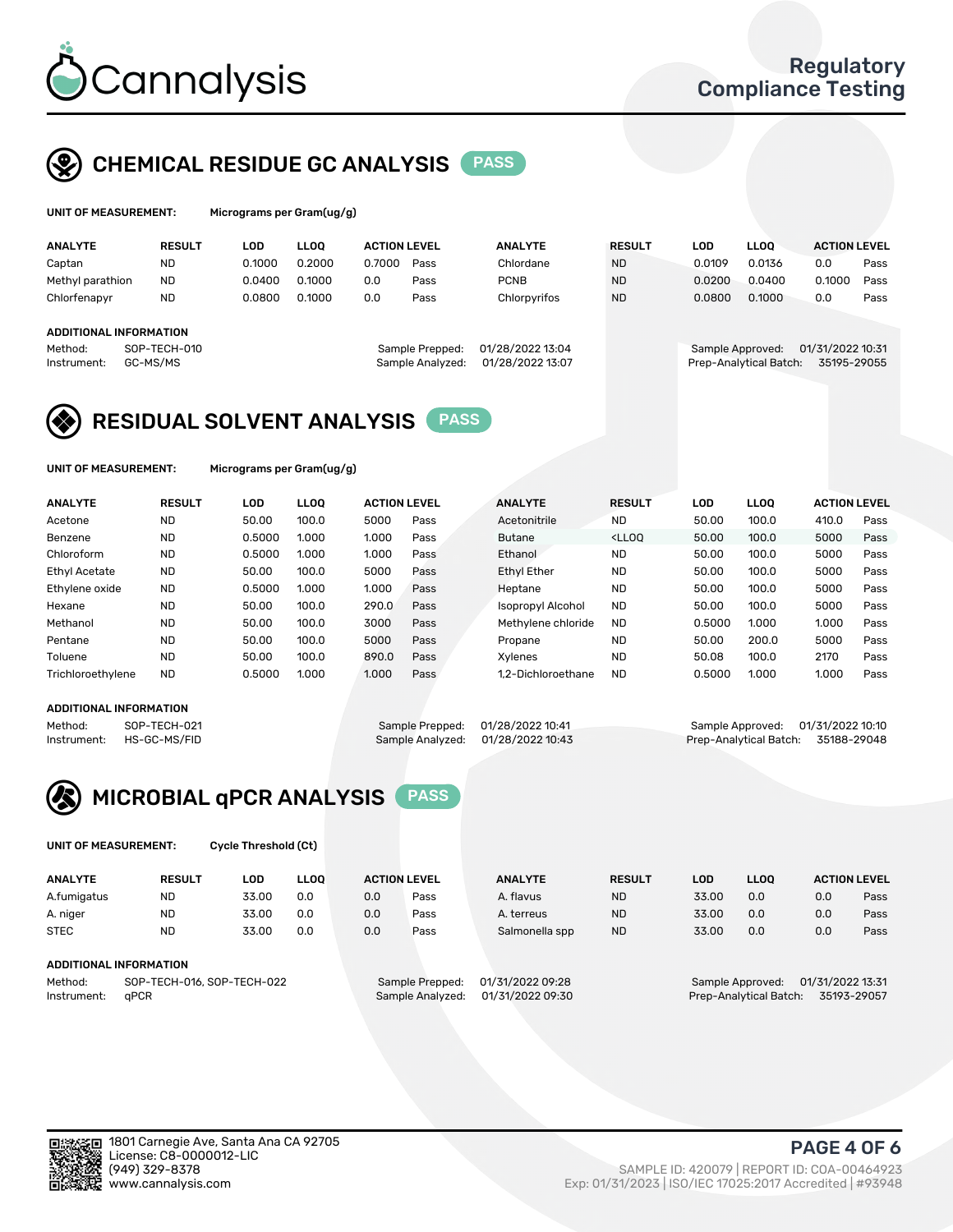



| UNIT OF MEASUREMENT:   |                               | Micrograms per Gram(ug/g) |             |                     |                                     |                                      |               |            |                                            |                                 |      |
|------------------------|-------------------------------|---------------------------|-------------|---------------------|-------------------------------------|--------------------------------------|---------------|------------|--------------------------------------------|---------------------------------|------|
| <b>ANALYTE</b>         | <b>RESULT</b>                 | <b>LOD</b>                | <b>LLOO</b> | <b>ACTION LEVEL</b> |                                     | <b>ANALYTE</b>                       | <b>RESULT</b> | <b>LOD</b> | <b>LLOQ</b>                                | <b>ACTION LEVEL</b>             |      |
| Arsenic                | <b>ND</b>                     | 0.0120                    | 0.1000      | 0.2000 Pass         |                                     | Cadmium                              | <b>ND</b>     | 0.0072     | 0.0500                                     | 0.2000                          | Pass |
| Lead                   | <b>ND</b>                     | 0.0068                    | 0.0500      | 0.5000              | Pass                                | Mercury                              | <b>ND</b>     | 0.0060     | 0.0500                                     | 0.1000                          | Pass |
|                        | <b>ADDITIONAL INFORMATION</b> |                           |             |                     |                                     |                                      |               |            |                                            |                                 |      |
| Method:<br>Instrument: | SOP-TECH-013<br>ICP-MS        |                           |             |                     | Sample Prepped:<br>Sample Analyzed: | 01/28/2022 13:05<br>01/28/2022 14:27 |               |            | Sample Approved:<br>Prep-Analytical Batch: | 01/28/2022 17:51<br>35197-29056 |      |
| (纂)                    | <b>MYCOTOXINS ANALYSIS</b>    |                           |             | <b>PASS</b>         |                                     |                                      |               |            |                                            |                                 |      |

|  | UNIT OF MEASUREMENT: |  |
|--|----------------------|--|
|--|----------------------|--|

Micrograms per Kilogram(ug/kg)

| <b>ANALYTE</b>          | <b>RESULT</b> | LOD   | LLOO  | <b>ACTION LEVEL</b> |      | <b>ANALYTE</b> | <b>RESULT</b> | LOD   | <b>LLOO</b> | <b>ACTION LEVEL</b> |      |
|-------------------------|---------------|-------|-------|---------------------|------|----------------|---------------|-------|-------------|---------------------|------|
| Aflatoxin B1            | <b>ND</b>     | 1.000 | 2.000 |                     | N/A  | Aflatoxin B2   | <b>ND</b>     | 2.000 | 5.000       |                     | N/A  |
| Aflatoxin G1            | <b>ND</b>     | 2.000 | 5.000 |                     | N/A  | Aflatoxin G2   | <b>ND</b>     | 2.000 | 5.000       |                     | N/A  |
| <b>Total Aflatoxins</b> | <b>ND</b>     | 10.00 | 14.00 | 20.00               | Pass | Ochratoxin A   | <b>ND</b>     | 1.000 | 2.000       | 20.00               | Pass |
|                         |               |       |       |                     |      |                |               |       |             |                     |      |
|                         |               |       |       |                     |      |                |               |       |             |                     |      |

#### ADDITIONAL INFORMATION

Method: SOP-TECH-020 Sample Prepped: 01/28/2022 10:33 Sample Approved: 01/31/2022 15:15 Instrument: LC-MS/MS Sample Analyzed: 01/28/2022 10:35 Prep-Analytical Batch: 35184-29044

# FILTH & FOREIGN MATERIAL ANALYSIS PASS

UNIT OF MEASUREMENT: Filth and Foreign Matter (%, #/3g)

| <b>ANALYTE</b>                                              | <b>RESULT</b> | LOD | <b>LLOO</b> | <b>ACTION LEVEL</b> |                                     | <b>ANALYTE</b>                       | <b>RESULT</b>                                          | LOD | LLOO | <b>ACTION LEVEL</b> |      |
|-------------------------------------------------------------|---------------|-----|-------------|---------------------|-------------------------------------|--------------------------------------|--------------------------------------------------------|-----|------|---------------------|------|
| IF RH ME                                                    | <b>ND</b>     | 0.0 | 0.0         | 1.000               | Pass                                | <b>IFM</b>                           | <b>ND</b>                                              | 0.0 | 0.0  | 25.00               | Pass |
| Mold                                                        | <b>ND</b>     | 0.0 | 0.0         | 25.00               | Pass                                | <b>SSCD</b>                          | <b>ND</b>                                              | 0.0 | 0.0  | 25.00               | Pass |
| <b>ADDITIONAL INFORMATION</b>                               |               |     |             |                     |                                     |                                      |                                                        |     |      |                     |      |
| Method:<br>SOP-TECH-009<br>Instrument:<br>Visual Inspection |               |     |             |                     | Sample Prepped:<br>Sample Analyzed: | 01/31/2022 15:13<br>01/31/2022 15:13 | Sample Approved:<br>Prep-Analytical Batch: 35211-29069 |     |      | 01/31/2022 15:16    |      |